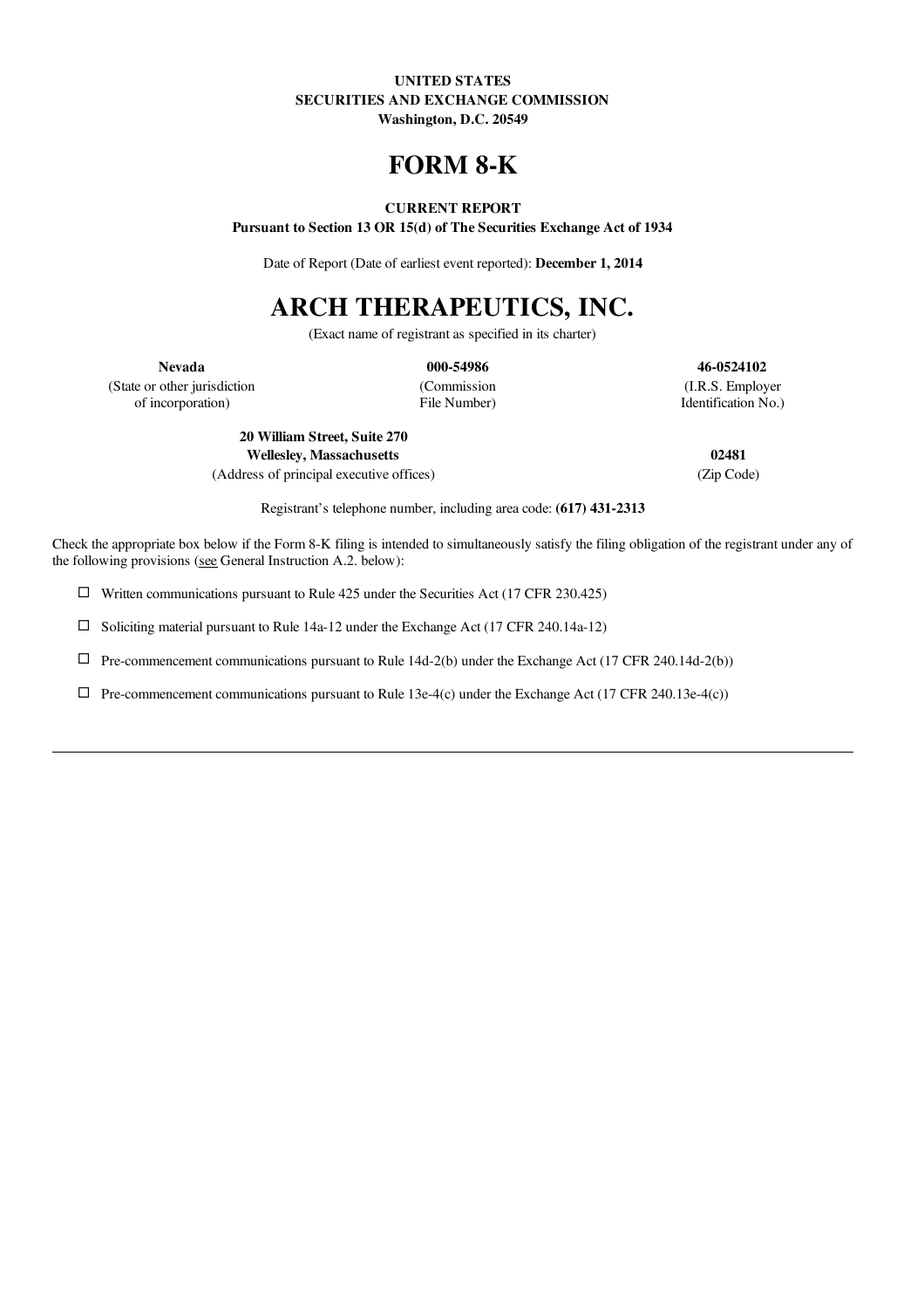#### Item 1.01 Entry into a Material Definitive Agreement.

On January 30, 2014, Arch Therapeutics, Inc. (the "Company") entered into that certain Securities Purchase Agreement (the "Securities Purchase Agreement") with the investors named on the Schedule of Buyers attached thereto (collectively, the "Holders") pursuant to which the Company issued to the Holders shares of the Company's common stock, \$0.001 par value per share (the "Common Stock"), and the Series A Warrants, the Series B Warrants and the Series C Warrants (each as defined in the Securities Purchase Agreement and collectively, the "SPA Warrants"). Copies of the form of Series A Warrant, form of Series B Warrant, and form of Series C Warrant were filed as Exhibits 4.1, 4.2 and 4.3, respectively, to the Current Report on Form 8-K filed by the Company with the Securities and Exchange Commission on January 31, 2014.

On December 1, 2014, the Company entered into that certain Amendment to Series A Warrants, Series B Warrants and Series C Warrants to Purchase Common Stock, dated as of December 1, 2014, with Cranshire Capital Master Fund, Ltd. (the "Amendment"), to amend certain provisions of the SPA Warrants. In particular, pursuant to the Amendment, the SPA Warrants were amended to (i) reduce the exercise price of the Series B Warrants from \$0.35 to \$0.20, (ii) reduce the exercise price of the Series C Warrants from \$0.40 to \$0.20, and (iii) clarify that each Series of SPA Warrants may be amended without having to amend all three Series of SPA Warrants. The number of shares of Common Stock which may be purchased from the Company upon exercise of each SPA Warrant remained unchanged.

The preceding description of the Amendment is qualified in its entirety by reference to the copy of the Amendment filed herewith as Exhibit 10.1 to this Current Report on Form 8-K, which is incorporated herein by reference.

#### Item 8.01 Other Events.

In accordance with Section 8 of the SPA Warrants, on December 2, 2014, the Company distributed the notice attached hereto as Exhibit 99.1 to this Current Report on Form 8-K to the Holders of the SPA Warrants.

#### Item 9.01 Financial Statements and Exhibit

#### (d) Exhibits

| <b>Exhibit</b> | <b>Description</b>                                                                               |
|----------------|--------------------------------------------------------------------------------------------------|
| 10.1           | Amendment to Series A Warrants, Series B Warrants and Series C Warrants to Purchase Common Stock |
| 99.1           | Notice of Amendment Distributed by the Company on December 2, 2014                               |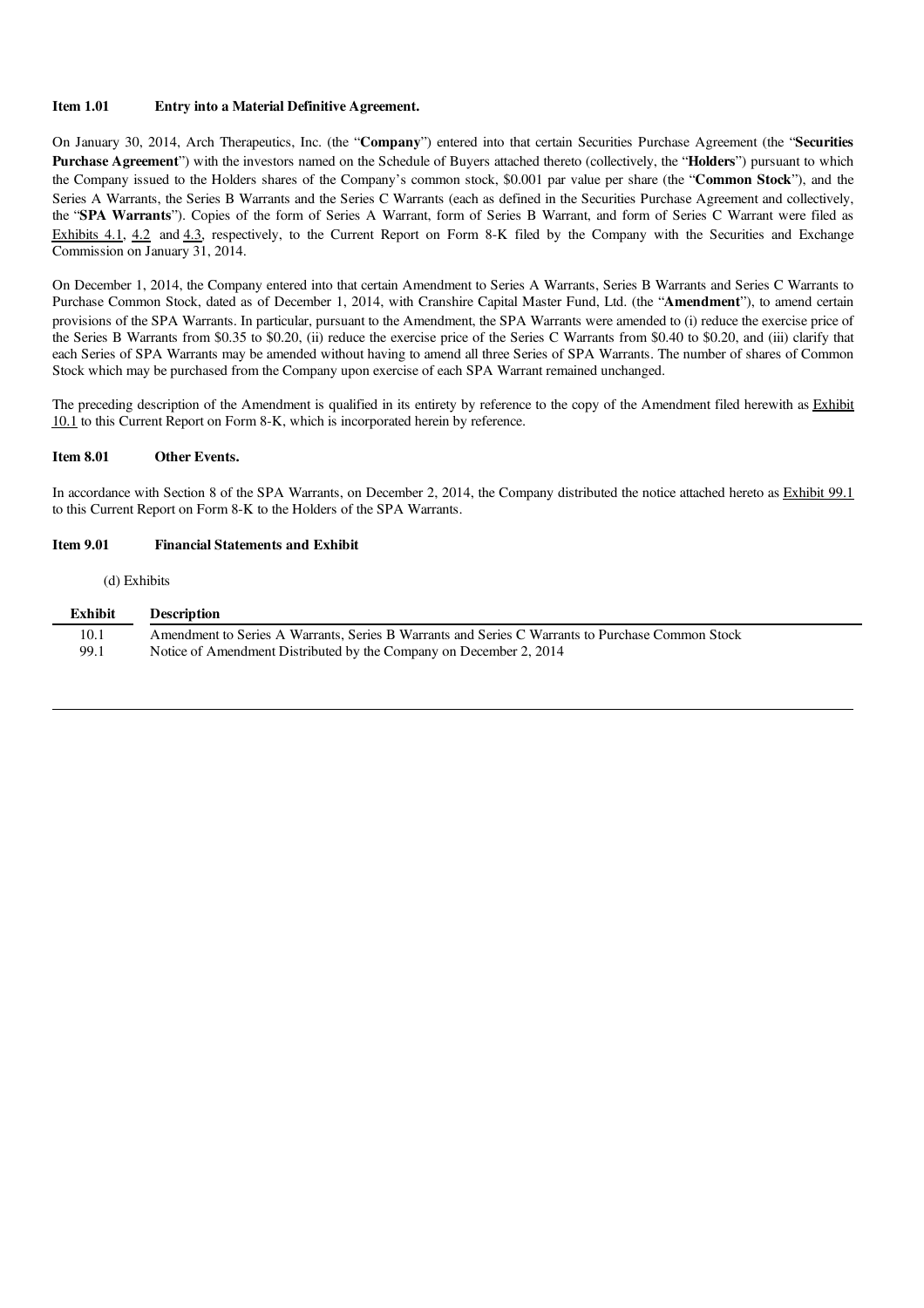## SIGNATURES

Pursuant to the requirements of the Securities Exchange Act of 1934, the registrant has duly caused this report to be signed on its behalf by the undersigned hereunto duly authorized.

# ARCH THERAPEUTICS, INC.

Dated: December 2, 2014 **By:** /s/ Terrence W. Norchi, M.D.

Name: Terrence W. Norchi, M.D. Title: President, Chief Executive Officer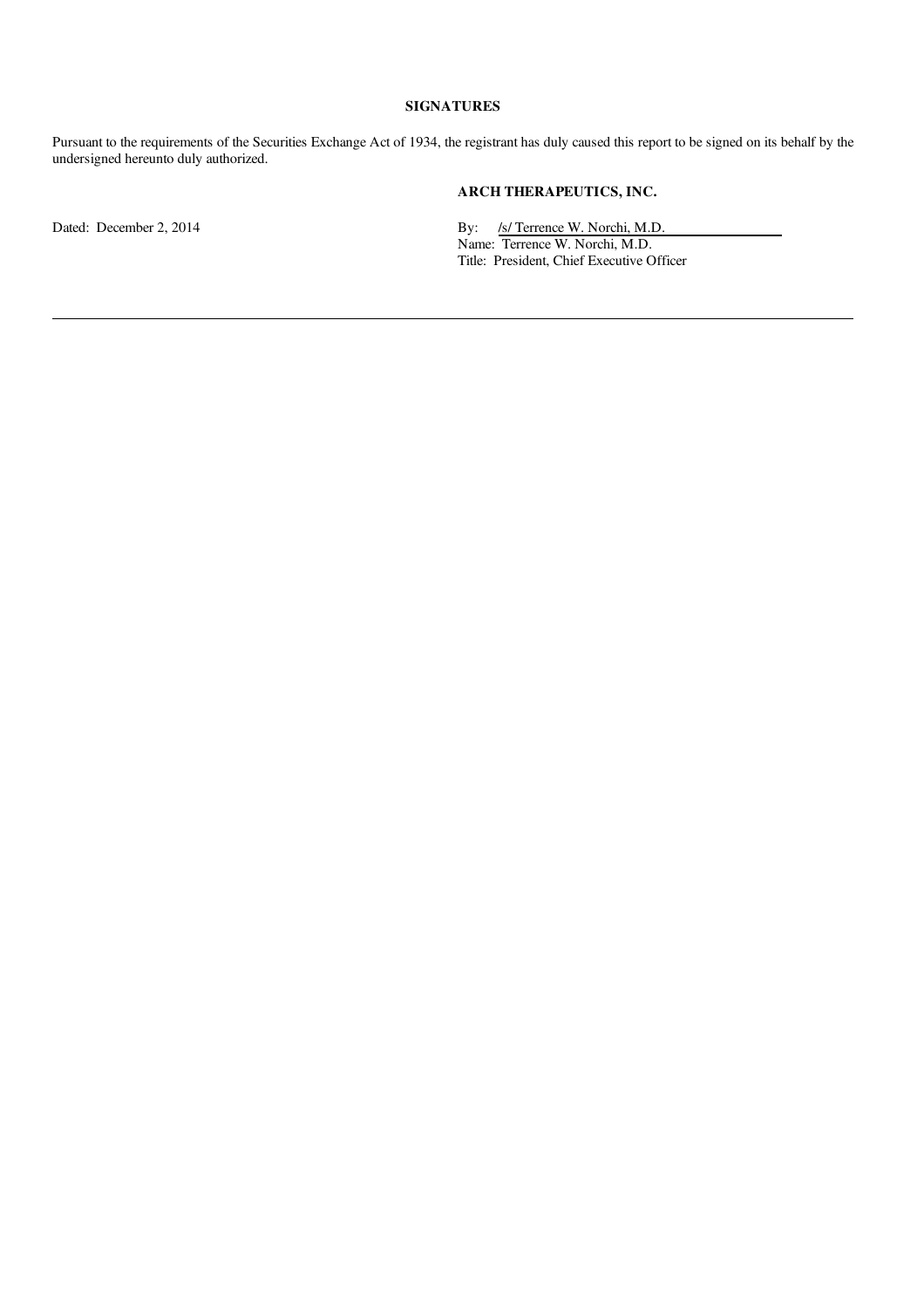# EXHIBIT INDEX

| <b>Exhibit</b> | <b>Description</b>                                                                               |
|----------------|--------------------------------------------------------------------------------------------------|
| 10.1           | Amendment to Series A Warrants, Series B Warrants and Series C Warrants to Purchase Common Stock |
| 99.1           | Notice of Amendment Distributed by the Company on December 2, 2014                               |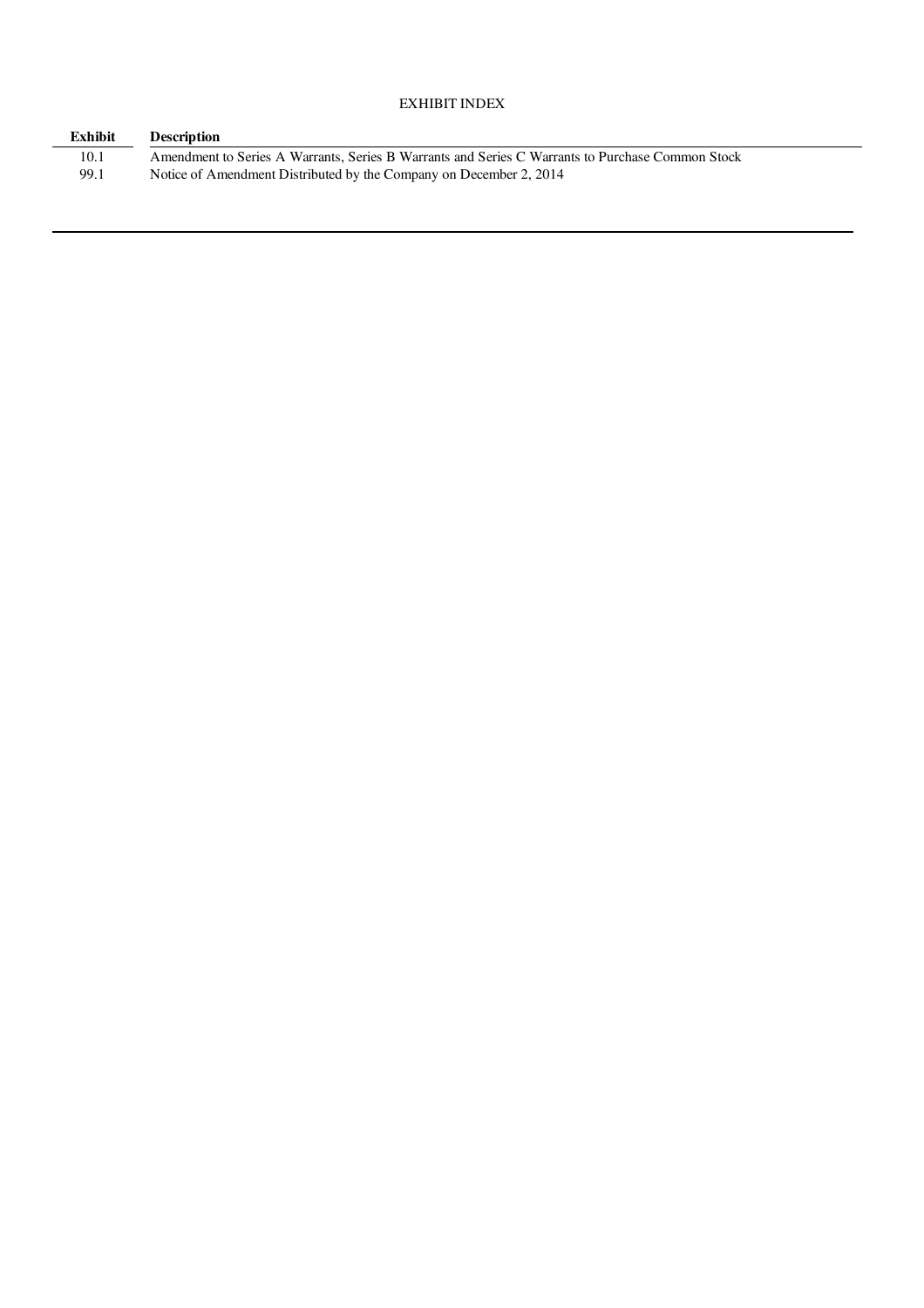# AMENDMENT TO SERIES A WARRANTS, SERIES B WARRANTS AND SERIES C WARRANTS TO PURCHASE COMMON STOCK

This Amendment to Series A Warrants, Series B Warrants and Series C Warrants to Purchase Common Stock (the "Amendment") by and between Arch Therapeutics, Inc., a Nevada corporation (the "Company"), and Cranshire Capital Master Fund, Ltd. ("Cranshire") is made as of December 1, 2014 (the "Effective Date").

# **RECITALS**

WHEREAS, on January 30, 2014, the Company entered into that certain Securities Purchase Agreement (the "Securities Purchase Agreement") with the investors named on the Schedule of Buyers attached thereto (collectively, the "Holders") pursuant to which the Company issued to the Holders shares of the Company's common stock, \$0.001 par value per share (the "Common Stock"), and the Series A Warrants, the Series B Warrants and the Series C Warrants (each as defined in the Securities Purchase Agreement and collectively, the "SPA Warrants");

WHEREAS, the terms and conditions of the SPA Warrants vary only with respect to their Exercise Price and Expiration Date;

WHEREAS, Section 9 of the SPA Warrants provides that the provisions of the SPA Warrants may be amended only with the written consent of the Company and the Significant Buyers (as defined in the Securities Purchase Agreement);

WHEREAS, Cranshire is the only Significant Buyer; and

WHEREAS, the Company and Cranshire, in its capacity as the only Significant Buyer, now wish to amend the SPA Warrants as of the Effective Date as set forth herein.

NOW, THEREFORE, in consideration of the foregoing and for good and valuable consideration, the receipt and sufficiency which are hereby acknowledged, the Parties hereby agree as follows:

- 1. Definitions. Capitalized terms not otherwise defined in this Amendment shall have the meaning given to them in the SPA Warrants.
- 2. Amendments to Series A Warrants.
	- a. Section 9. Section 9 to the Series A Warrants is hereby amended as of the Effective Date by (i) replacing references to the defined term "SPA Warrants" with "Series A Warrants (as defined in the Securities Purchase Agreement)"; and (ii) replacing references to the term "Required Buyers" with the term "Significant Buyers".
- 3. Amendments to Series B Warrants.
	- a. Section  $1(b)$ . Section  $1(b)$  to the Series B is hereby amended as of the Effective Date as follows: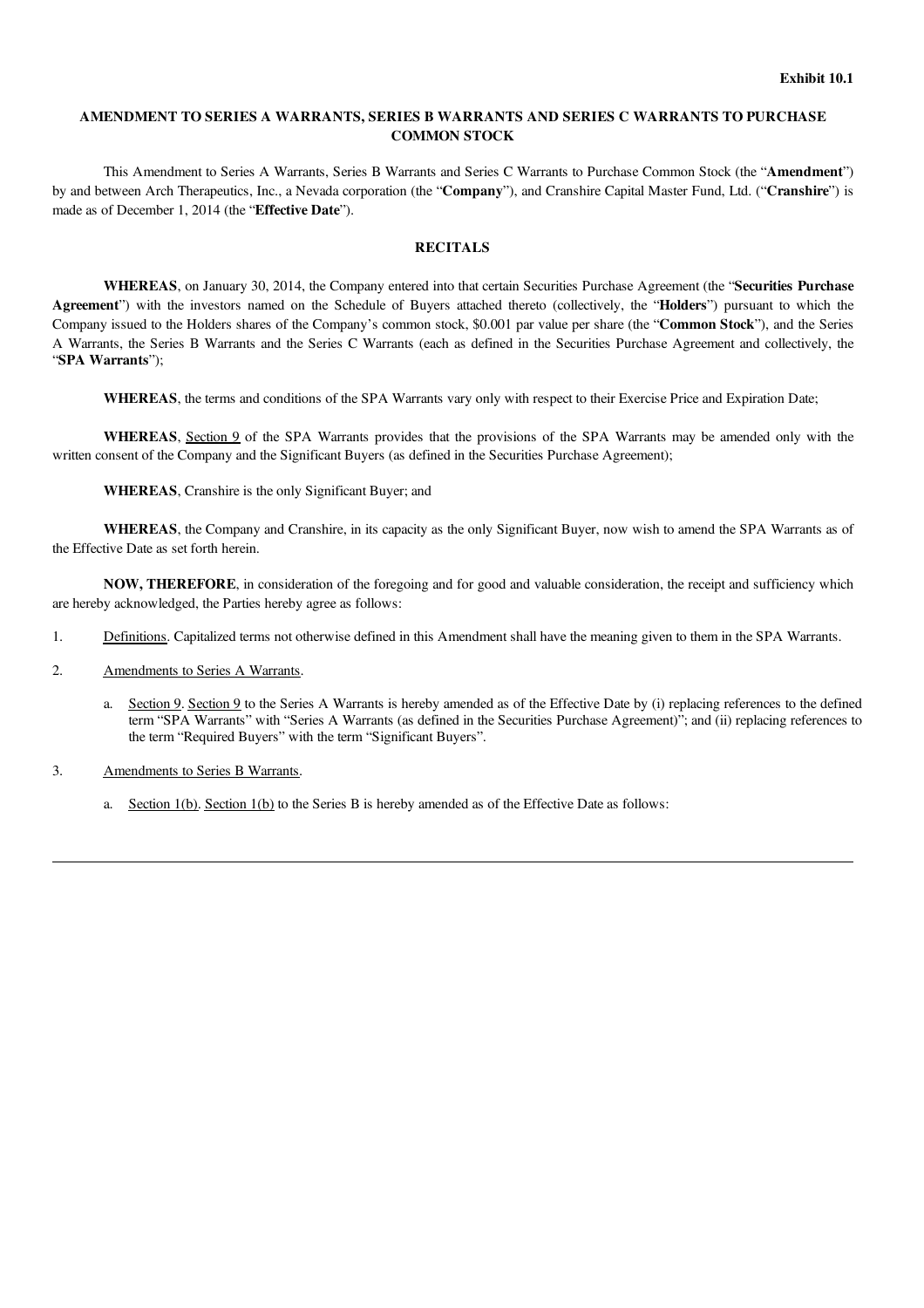"(b) Exercise Price. For purposes of this Warrant, "Exercise Price" means \$0.20, subject to adjustment as provided *herein."*

- b. Section 9. Section 9 to the Series B Warrants is hereby amended as of the Effective Date by (i) replacing references to the defined term "SPA Warrants" with "Series B Warrants (as defined in the Securities Purchase Agreement)"; and (ii) replacing references to the term "Required Buyers" with the term "Significant Buyers".
- 4. Amendments to Series C Warrants.
	- a. Section 1(b). Section 1(b) to the Series C Warrants is hereby amended as of the Effective Date as follows:

"(b) Exercise Price. For purposes of this Warrant, "Exercise Price" means \$0.20, subject to adjustment as provided *herein."*

- b. Section 9. Section 9 to the Series C Warrants is hereby amended as of the Effective Date by (i) replacing references to the defined term "SPA Warrants" with "Series C Warrants (as defined in the Securities Purchase Agreement)"; and (ii) replacing references to the term "Required Buyers" with the term "Significant Buyers".
- 5. Representations and Warranties of the Company. The Company represents and warrants to Cranshire that, after giving effect to the Amendment, the Warrant Shares shall remain eligible for resale under the Company's resale registration statement on Form S-1 (File Number 333-194745) that became effective July 2, 2014.

Miscellaneous. To the extent that there are any inconsistencies between the terms of any SPA Warrant and the terms of this Amendment, the terms of this Amendment shall prevail in effect. This Amendment may be executed by the Parties in counterparts and may be executed and delivered by facsimile or other means of electronic communication and all such counterparts, taken together, shall constitute one and the same agreement. A signed copy of this Amendment delivered by facsimile, e-mail or other means of electronic transmission shall be deemed to have the same legal effect as delivery of an original signed copy of this Amendment. It is expressly understood and agreed that (i) this Amendment shall be a Transaction Document and (ii) the Transaction Documents are hereby amended to give full force and effect to the transactions contemplated by this Amendment. Except as otherwise expressly provided herein, (1) the SPA Warrants and each other Transaction Document is, and shall continue to be, in full force and effect and is hereby ratified and confirmed in all respects, except that on and after the Effective Date (A) all references in the SPA Warrants to "this Warrant," "hereto," "hereof," "hereunder" or words of like import referring to the SPA Warrants shall mean the SPA Warrants as amended by this Amendment, (B) all references in the other Transaction Documents to the "Warrants," "thereto," "thereof," "thereunder" or words of like import referring to the SPA Warrants shall mean the SPA Warrants as amended by this Amendment and (C) all references in Transaction Documents to the "Transaction Documents," "thereto," "thereof," "thereunder" or words of like import referring to the Transaction Documents shall mean the Transaction Documents as amended by this Amendment and (2) the execution, delivery and effectiveness of this Amendment shall not operate as an amendment or waiver of any right, power, benefit or remedy of any Holder under any Transaction Document, nor constitute an amendment of any provision of any Transaction Document and all of them shall continue in full force and effect, as amended or modified by this Amendment. The Company shall, on or before 8:30 a.m., New York time, on the first (1st) Business Day after the date of this Agreement, file a Current Report on Form 8-K describing all the material terms of the transactions contemplated by this Amendment in the form required by the 1934 Act and attaching this Amendment.

[*signature page follows*]

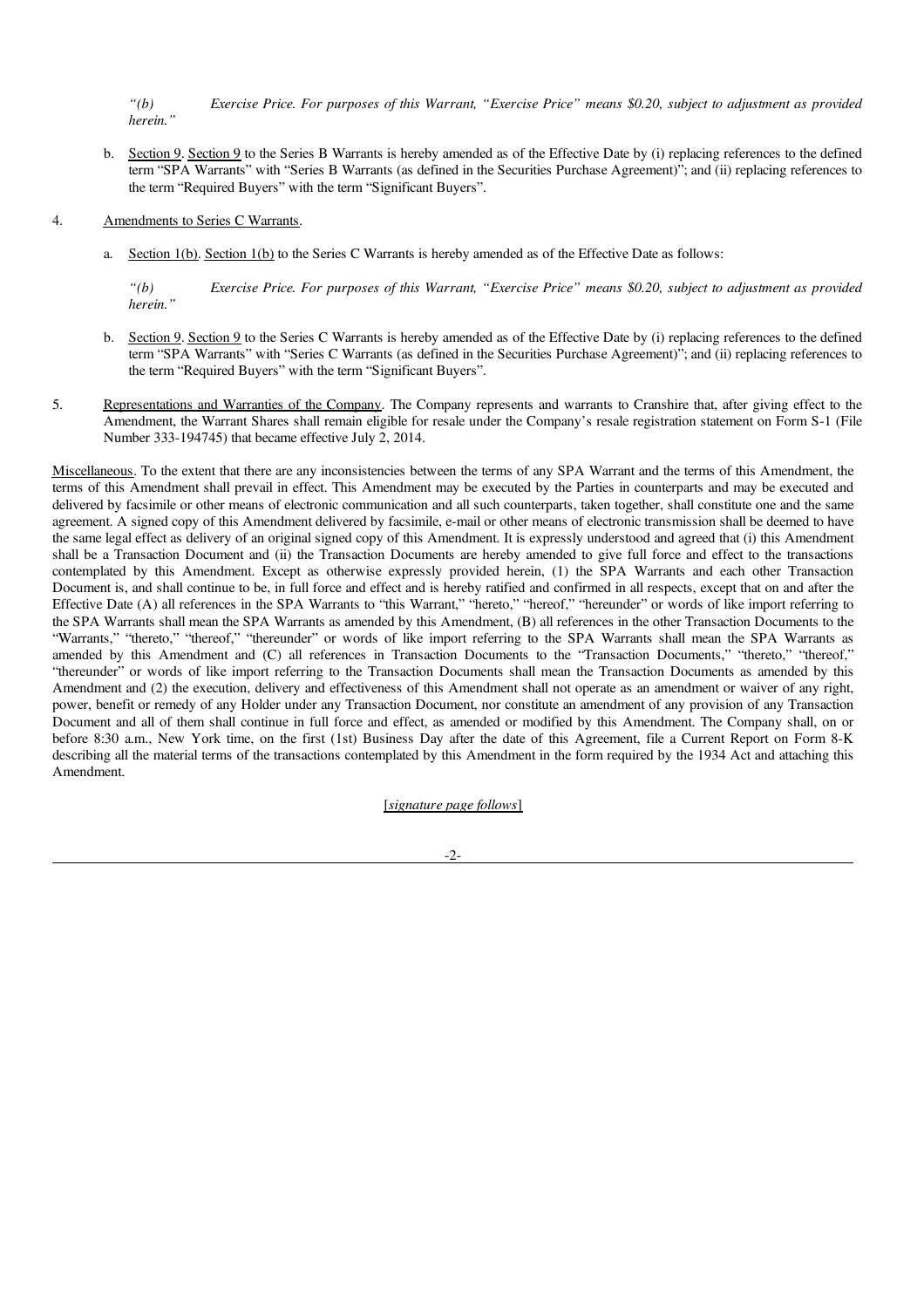IN WITNESS WHEREOF, Cranshire and the Company have caused their respective signature page to this Amendment to be duly executed as of the date first written above.

# ARCH THERAPEUTICS, INC.

By: /s/ Terrence W. Norchi, MD Name:Terrence W. Norchi, M.D Title: President, Chief Executive Officer

# SIGNIFICANT BUYER:

# CRANSHIRE CAPITAL MASTER FUND, LTD.

By: Cranshire Capital Advisors, LLC Its: Investment Manager

/s/ Keith Goodman

By: Keith Goodman Its: Authorized Signatory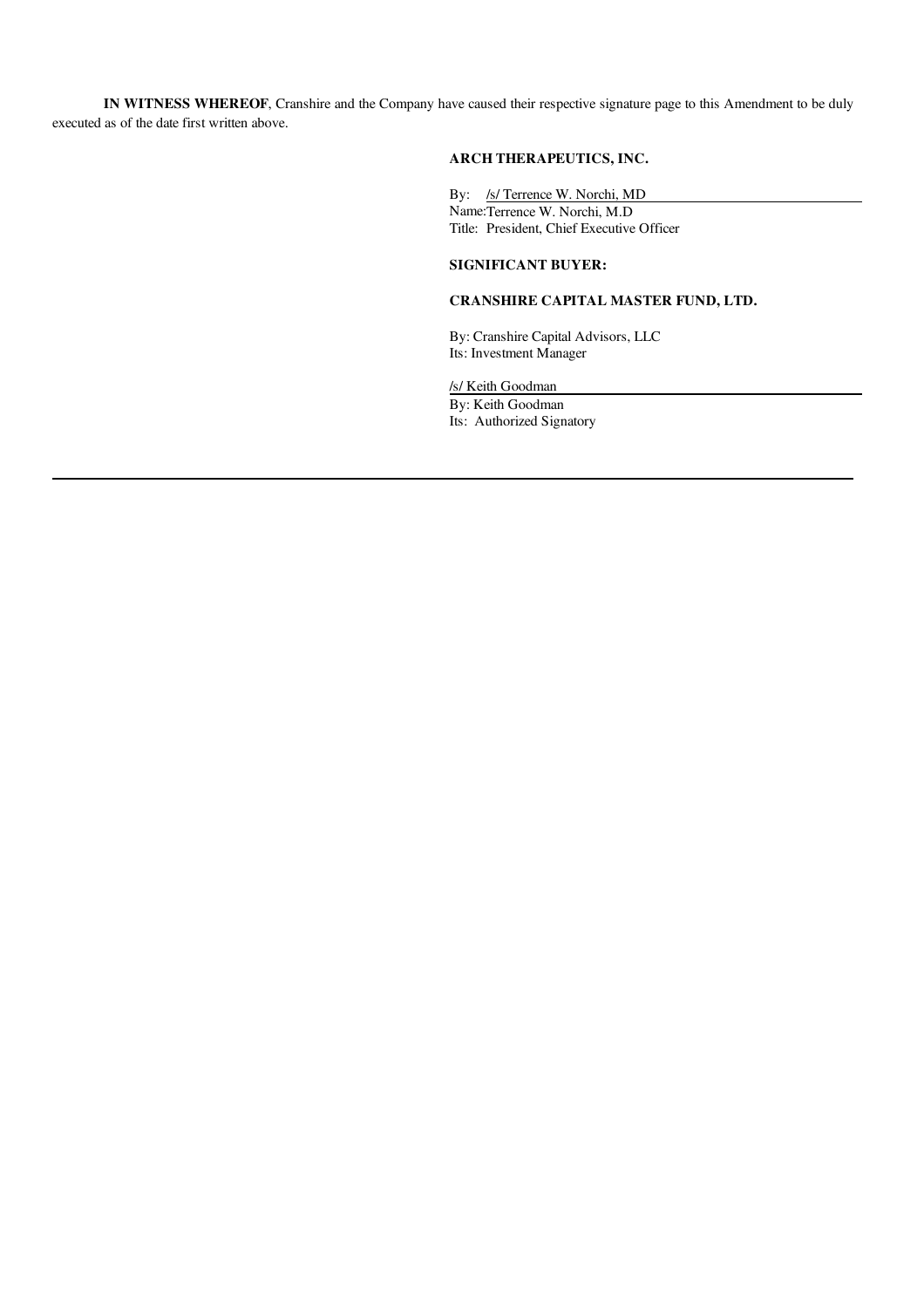# Arch Therapeutics, Inc. 20 William Street, Suite 270 Wellesley, Massachusetts

December 2, 2014

#### VIA E-MAIL

To: Addressees on Schedule I

Re: Amendment to Series A Warrants, Series B Warrants and Series C Warrants to Purchase Common Stock

To whom it may concern:

You are receiving this notice (this "Notice") in your capacity as the registered Holder of the Series A Warrants, Series B Warrants, and Series C Warrants (each as defined in the SPA (as defined below) and together, the "Warrants") of Arch Therapeutics, Inc., a Nevada corporation (the "Company"), that were issued in connection with that certain Securities Purchase Agreement, dated as of January 30, 2014, among the Company and the investors listed on the Schedule of Buyers thereto (the "SPA"). Capitalized terms not otherwise defined herein not otherwise defined in this Notice shall have the meaning given to them in the Warrants.

Pursuant to Section 8 of each of the Warrants, the Company hereby provides notice that the Company entered into that certain Amendment to Series A Warrants, Series B Warrants and Series C Warrants to Purchase Common Stock, dated as of December 2, 2014, with Cranshire Capital Master Fund, Ltd. (the "Amendment"), to amend certain provisions of the Warrants.

Pursuant to the Amendment, the Company amended the terms of the Warrants to (i) reduce the Exercise Price of the Series B Warrants from \$0.35 to \$0.20, (ii) reduce the Exercise Price of the Series C Warrants from \$0.40 to \$0.20, and (iii) clarify that each Series of Warrants may be amended without having to amend all three Series of Warrants. Because the Exercise Price of the Series B Warrants and Series C Warrants was not reduced as a result of the application of either Section 2(a) or Section 2(b) of the Warrants, the number of Warrant Shares which may be purchased from the Company upon exercise of each such Warrant remained unchanged. A copy of the executed Amendment is attached hereto as Exhibit A.

Very truly yours,

ARCH THERAPEUTICS, INC.

By: Name: Title: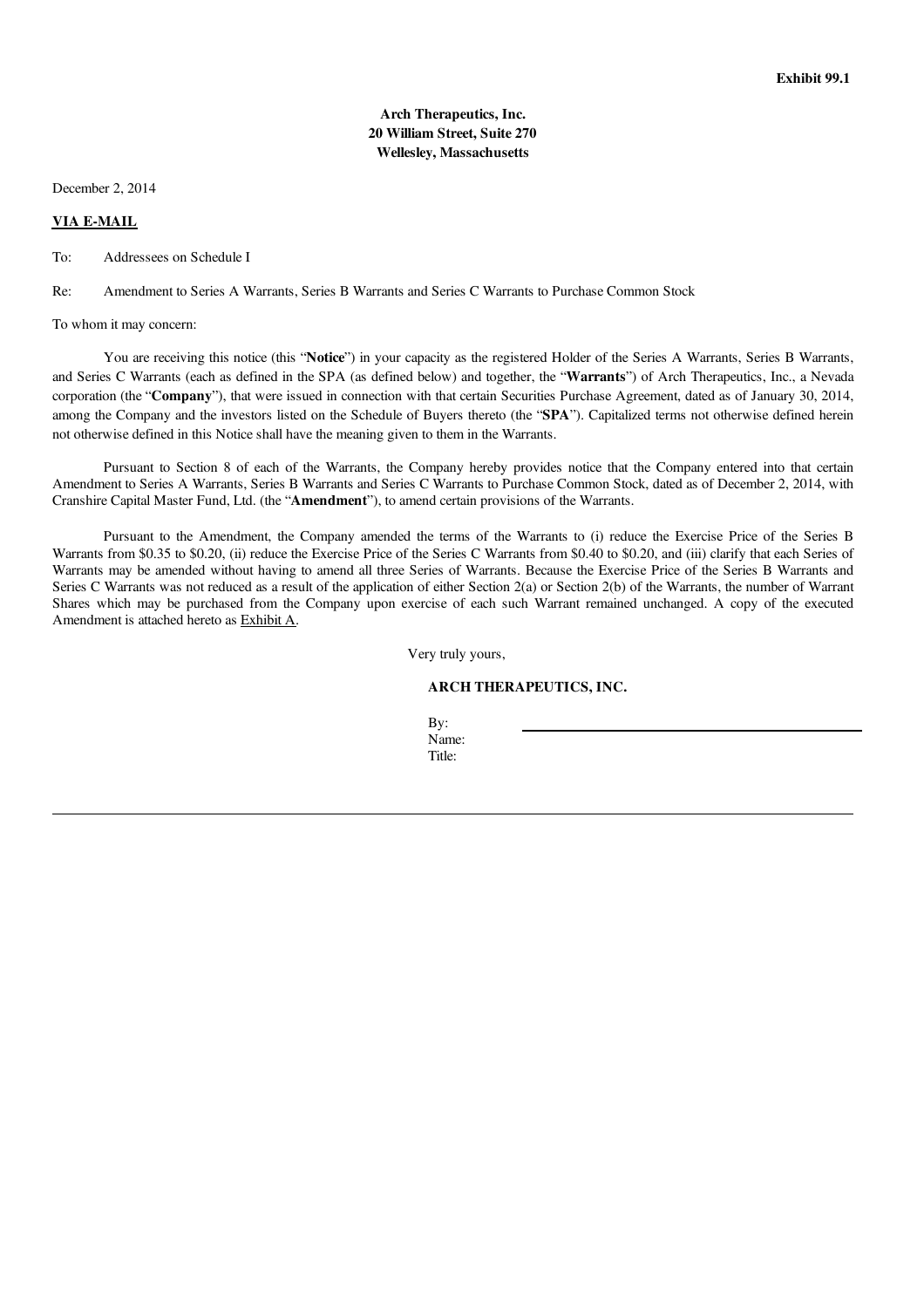## **SCHEDULE I**

#### **Holders**

Cranshire Capital Master Fund, Ltd. c/o Cranshire Capital Advisors, LLC 3100 Dundee Road, Suite 703 Northbrook, IL 60062 Attn: Mitchell P. Kopin Facsimile: (847) 562-9031 E-mail: notices@cranshirecapital.com

Equitec Specialists, LLC c/o Cranshire Capital Advisors, LLC 3100 Dundee Road, Suite 703 Northbrook, IL 60062 Attn: Mitchell P. Kopin Facsimile: (847) 562-9031 E-mail: notices@cranshirecapital.com

Anson Investments Master Fund, Ltd. 111 Peter Street, Suite 904 Toronto, Ontario M5V 2H1 Canada Attn: Amin Nathoo, Moez Kassam E-mail: anathoo@ansonfunds.com

Capital Ventures International c/o Heights Capital Management 101 California Street, Suite 3250 San Francisco, CA 94111, Attn: Sam Winer, Martin Kobinger E-mail: sam.winer@sig.com

Heng Hong Ltd. Rams Office Complex Stoney Grove, Box 822 Charlestown, Nevis St. Kitts & Nevis, West Indies Attn: Dan McAllister, Daniel MacMullin E-mail: dmacmullin@ifgnevis.com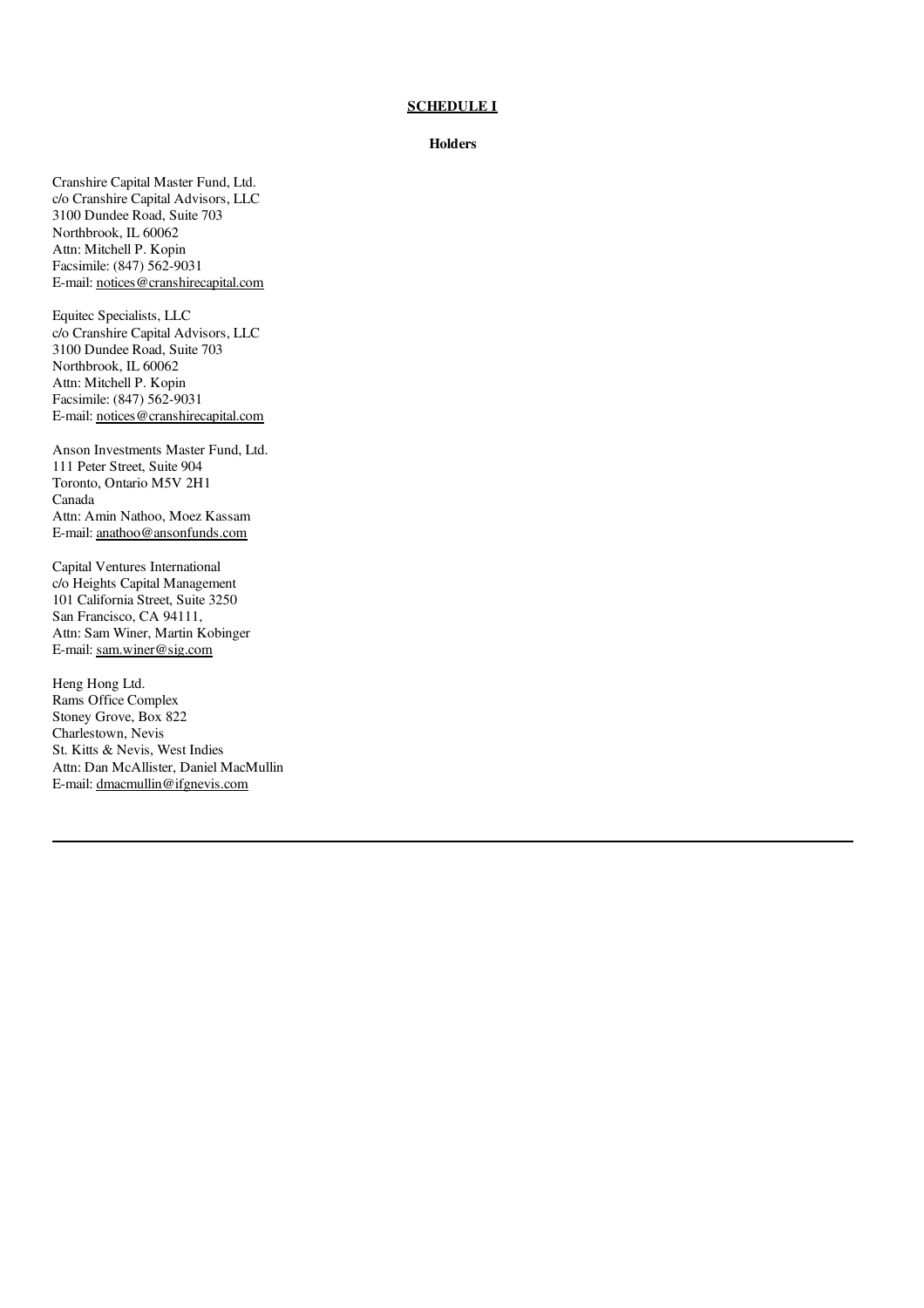Punit Dhillon 11220 Corte Belleza San Diego, CA 92130 E-mail: pdhillon@idhillon.com

Ocean Creation Investments Ltd. 65 Chulia Street, #41-02 Singapore 049513 Attn: Norman Winata E-mail: norman@lucrumcapital.com.sg

Ong Kim Kiat 4 Sunrise Drive Singapore 806507 Attn: Ong Kim Kiat E-mail: drkkong@yahoo.com

Karmdeep and Harpreet Bains 925 Woodridge Court Yuba City, CA 95993 Attn: Karmdeep Bains E-mail: karmbains1@comcast.net

Greenberg Traurig, LLP 77 W. Wacker Drive, Suite 3100 Chicago, Illinois 60601 Facsimile: (312) 456-8435<br>E-mail addresses: lieber liebermanp@gtlaw.com mazurt@gtlaw.com Attention: Peter H. Lieberman, Esq. Todd A. Mazur, Esq.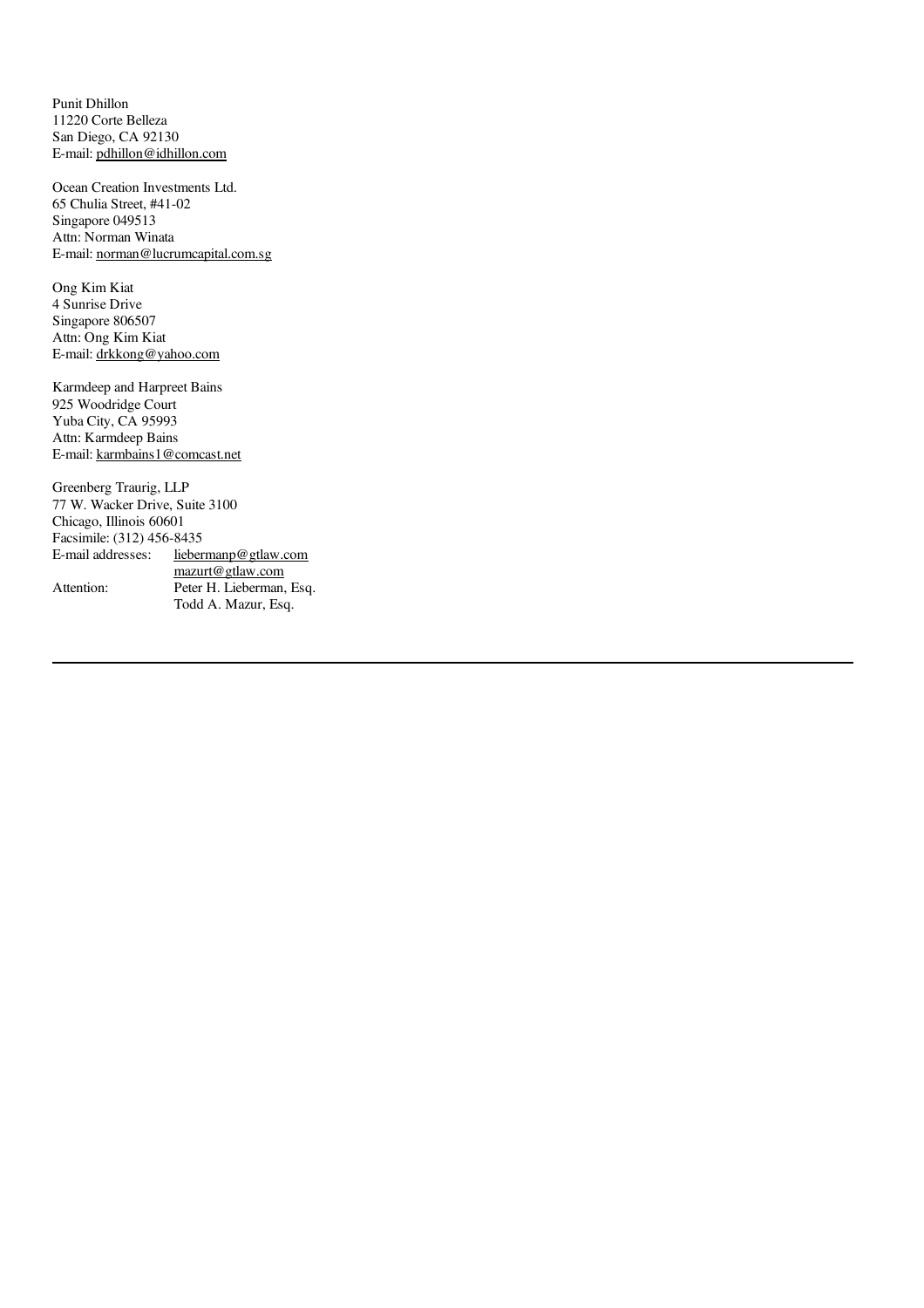#### EXHIBIT A

# AMENDMENT TO SERIES A WARRANTS, SERIES B WARRANTS AND SERIES C WARRANTS TO PURCHASE COMMON STOCK

This Amendment to Series A Warrants, Series B Warrants and Series C Warrants to Purchase Common Stock (the "Amendment") by and between Arch Therapeutics, Inc., a Nevada corporation (the "Company"), and Cranshire Capital Master Fund, Ltd. ("Cranshire") is made as of December 1, 2014 (the "Effective Date").

## **RECITALS**

WHEREAS, on January 30, 2014, the Company entered into that certain Securities Purchase Agreement (the "Securities Purchase Agreement") with the investors named on the Schedule of Buyers attached thereto (collectively, the "Holders") pursuant to which the Company issued to the Holders shares of the Company's common stock, \$0.001 par value per share (the "Common Stock"), and the Series A Warrants, the Series B Warrants and the Series C Warrants (each as defined in the Securities Purchase Agreement and collectively, the "SPA Warrants");

WHEREAS, the terms and conditions of the SPA Warrants vary only with respect to their Exercise Price and Expiration Date;

WHEREAS, Section 9 of the SPA Warrants provides that the provisions of the SPA Warrants may be amended only with the written consent of the Company and the Significant Buyers (as defined in the Securities Purchase Agreement);

WHEREAS, Cranshire is the only Significant Buyer; and

WHEREAS, the Company and Cranshire, in its capacity as the only Significant Buyer, now wish to amend the SPA Warrants as of the Effective Date as set forth herein.

NOW, THEREFORE, in consideration of the foregoing and for good and valuable consideration, the receipt and sufficiency which are hereby acknowledged, the Parties hereby agree as follows:

- 1. Definitions. Capitalized terms not otherwise defined in this Amendment shall have the meaning given to them in the SPA Warrants.
- 2. Amendments to Series A Warrants.
	- a. Section 9. Section 9 to the Series A Warrants is hereby amended as of the Effective Date by (i) replacing references to the defined term "SPA Warrants" with "Series A Warrants (as defined in the Securities Purchase Agreement)"; and (ii) replacing references to the term "Required Buyers" with the term "Significant Buyers".
- 3. Amendments to Series B Warrants.
	- a. Section  $1(b)$ . Section  $1(b)$  to the Series B is hereby amended as of the Effective Date as follows: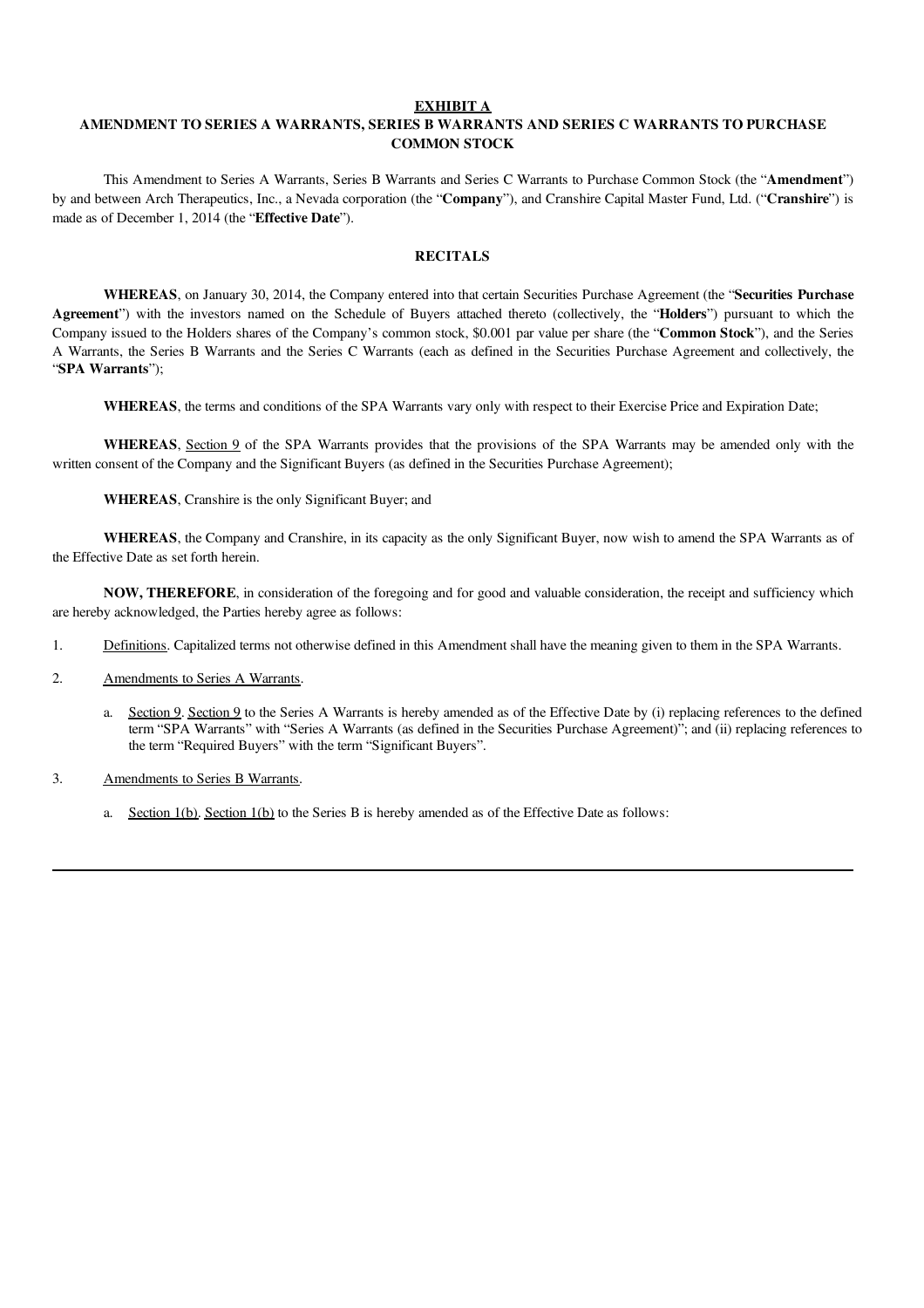"(b) Exercise Price. For purposes of this Warrant, "Exercise Price" means \$0.20, subject to adjustment as provided *herein."*

- b. Section 9. Section 9 to the Series B Warrants is hereby amended as of the Effective Date by (i) replacing references to the defined term "SPA Warrants" with "Series B Warrants (as defined in the Securities Purchase Agreement)"; and (ii) replacing references to the term "Required Buyers" with the term "Significant Buyers".
- 4. Amendments to Series C Warrants.
	- a. Section 1(b). Section 1(b) to the Series C Warrants is hereby amended as of the Effective Date as follows:

"(b) Exercise Price. For purposes of this Warrant, "Exercise Price" means \$0.20, subject to adjustment as provided *herein."*

- b. Section 9. Section 9 to the Series C Warrants is hereby amended as of the Effective Date by (i) replacing references to the defined term "SPA Warrants" with "Series C Warrants (as defined in the Securities Purchase Agreement)"; and (ii) replacing references to the term "Required Buyers" with the term "Significant Buyers".
- 5. Representations and Warranties of the Company. The Company represents and warrants to Cranshire that, after giving effect to the Amendment, the Warrant Shares shall remain eligible for resale under the Company's resale registration statement on Form S-1 (File Number 333-194745) that became effective July 2, 2014.

Miscellaneous. To the extent that there are any inconsistencies between the terms of any SPA Warrant and the terms of this Amendment, the terms of this Amendment shall prevail in effect. This Amendment may be executed by the Parties in counterparts and may be executed and delivered by facsimile or other means of electronic communication and all such counterparts, taken together, shall constitute one and the same agreement. A signed copy of this Amendment delivered by facsimile, e-mail or other means of electronic transmission shall be deemed to have the same legal effect as delivery of an original signed copy of this Amendment. It is expressly understood and agreed that (i) this Amendment shall be a Transaction Document and (ii) the Transaction Documents are hereby amended to give full force and effect to the transactions contemplated by this Amendment. Except as otherwise expressly provided herein, (1) the SPA Warrants and each other Transaction Document is, and shall continue to be, in full force and effect and is hereby ratified and confirmed in all respects, except that on and after the Effective Date (A) all references in the SPA Warrants to "this Warrant," "hereto," "hereof," "hereunder" or words of like import referring to the SPA Warrants shall mean the SPA Warrants as amended by this Amendment, (B) all references in the other Transaction Documents to the "Warrants," "thereto," "thereof," "thereunder" or words of like import referring to the SPA Warrants shall mean the SPA Warrants as amended by this Amendment and (C) all references in Transaction Documents to the "Transaction Documents," "thereto," "thereof," "thereunder" or words of like import referring to the Transaction Documents shall mean the Transaction Documents as amended by this Amendment and (2) the execution, delivery and effectiveness of this Amendment shall not operate as an amendment or waiver of any right, power, benefit or remedy of any Holder under any Transaction Document, nor constitute an amendment of any provision of any Transaction Document and all of them shall continue in full force and effect, as amended or modified by this Amendment. The Company shall, on or before 8:30 a.m., New York time, on the first (1<sup>st</sup>) Business Day after the date of this Agreement, file a Current Report on Form 8-K describing all the material terms of the transactions contemplated by this Amendment in the form required by the 1934 Act and attaching this Amendment.

[*signature page follows*]

-5-